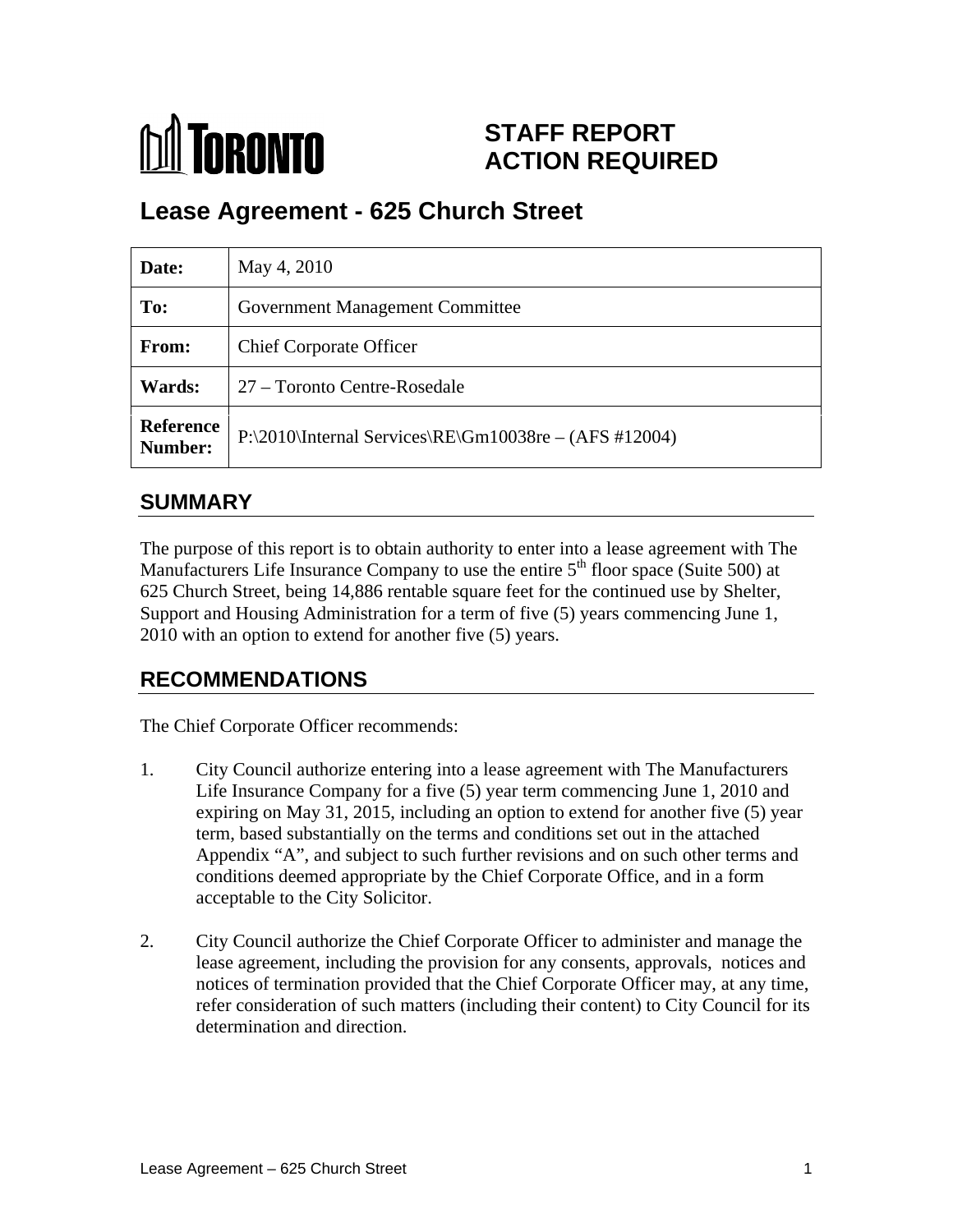#### **Financial Impact**

Total lease costs for the five (5) year term commencing June 1, 2010 are approximately \$2,366,815 net of taxes, based on an annual basic rental rate of \$13.50 per square foot and additional rent at approximately \$17.09 per square foot, per annum of rentable area (14,886 square feet):

| <b>Lease Term</b>     | <b>Annual Basic</b><br>Rent | <b>Additional Rent</b><br>(estimated) | <b>Parking</b> | <b>Total Annual</b><br>Rent |
|-----------------------|-----------------------------|---------------------------------------|----------------|-----------------------------|
| Year 1                | \$200,961                   | \$254,402                             | \$18,000       | \$473,363                   |
| Year 2                | \$200,961                   | \$254,402                             | \$18,000       | \$473,363                   |
| Year 3                | \$200,961                   | \$254,402                             | \$18,000       | \$473,363                   |
| Year 4                | \$200,961                   | \$254,402                             | \$18,000       | \$473,363                   |
| Year 5                | \$200,961                   | \$254,402                             | \$18,000       | \$473,363                   |
| <b>Total For Term</b> | \$1,004,805                 | \$1,272,010                           | \$90,000       | \$2,366,815                 |

There is sufficient funding for this lease in the 2010 Approved Operating Budget for Shelter, Support and Housing Administration. Funding requirements for 2011-2015 will be included in the respective year's operating budget submission for Shelter, Support & Housing Administration and will be accommodated within approved operating budget targets.

The Deputy City Manager and Chief Financial Officer have reviewed this report and agree with the financial impact information.

#### **DECISION HISTORY**

The City's existing sub-sublease of this office space at 625 Church Street, consisting of approximately 14,886 square feet of rentable space, commencing July 25, 2008 and ending May 31, 2010, at a less than market sub-sublease rental rate of \$4.75 per square foot, was approved by Council by Motion 2 of the July 23, 2008 Council Meeting.

At the request of Shelter, Support and Housing Administration, negotiations were entered into with the landlord for a new Lease Agreement, under similar terms and conditions, for a term commencing June 1, 2010 and ending May 31, 2015, including an option to extend for another five (5) year term.